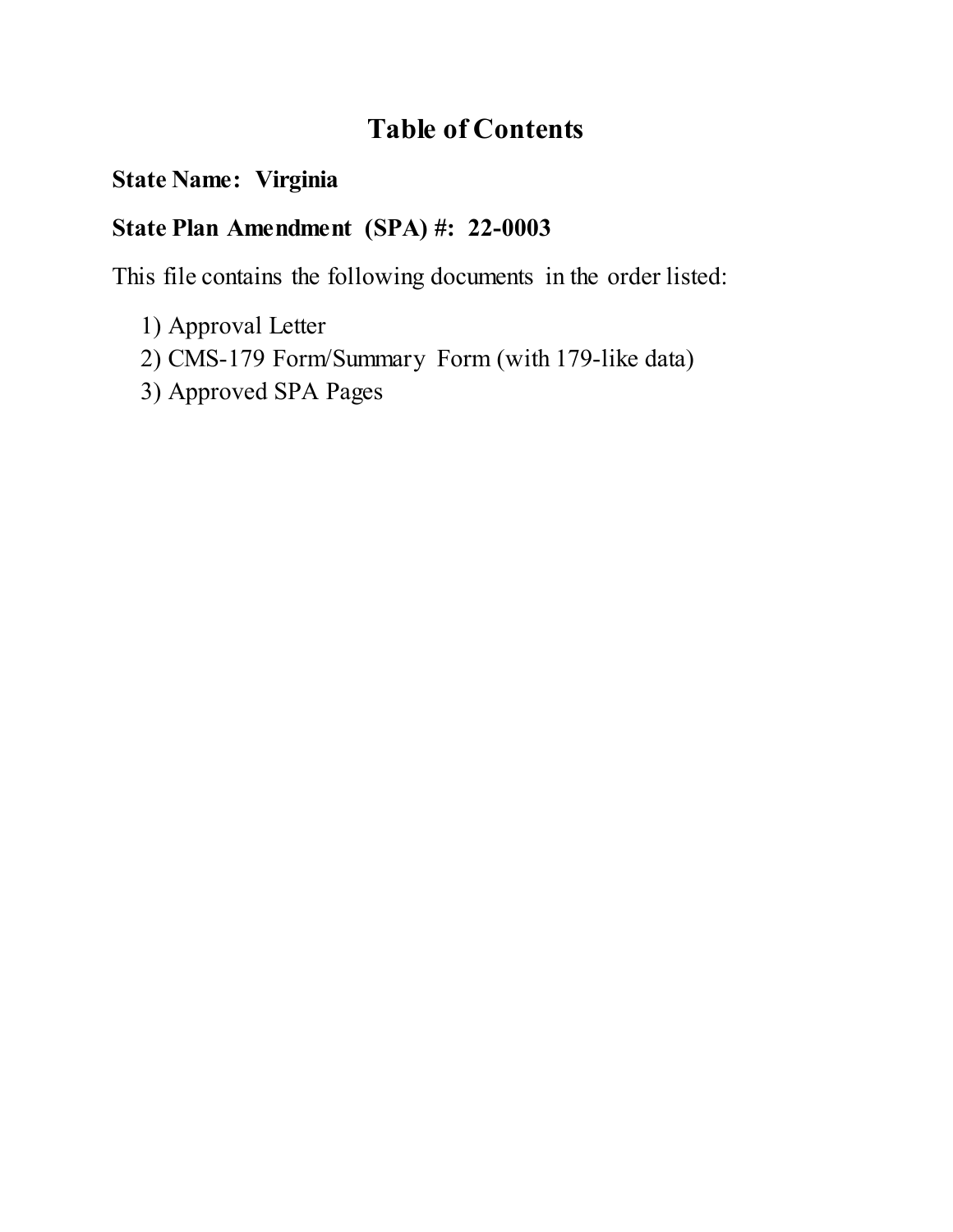

Medicaid and CHIP Operations Group

March 15, 2022

Karen Kimsey, Director Department of Medical Assistance Services 600 East Broad Street, Suite 1300 Richmond, VA 23219

Re: Virginia State Plan Amendment 22-0003

Dear Ms. Kimsey:

The Centers for Medicare & Medicaid Services (CMS) has reviewed your Medicaid State Plan Amendment (SPA) submitted under transmittal number (TN) 22-0003. This amendment proposes changes to Virginia's Addiction Recovery Treatment Services.

We conducted our review of your submittal according to statutory requirements in Title XIX of the Social Security Act and implementing regulations Title 42 of the Code of Federal Regulations §440. This letter is to inform you that Virginia Medicaid SPA 22-0003 was approved on March 15, 2022, with an effective date of January 1, 2022.

If you have any questions, please contact Margaret Kosherzenko at 215-861-4288 or via email at [Margaret.Kosherzenko@cms.hhs.gov.](mailto:Margaret.Kosherzenko@cms.hhs.gov) 

Sincerely,

Digitally signed by James G. Scott -S Date: 2022.03.15 17:14:22 -05'00'

James G. Scott, Director Division of Program Operations

cc: Emily McClellan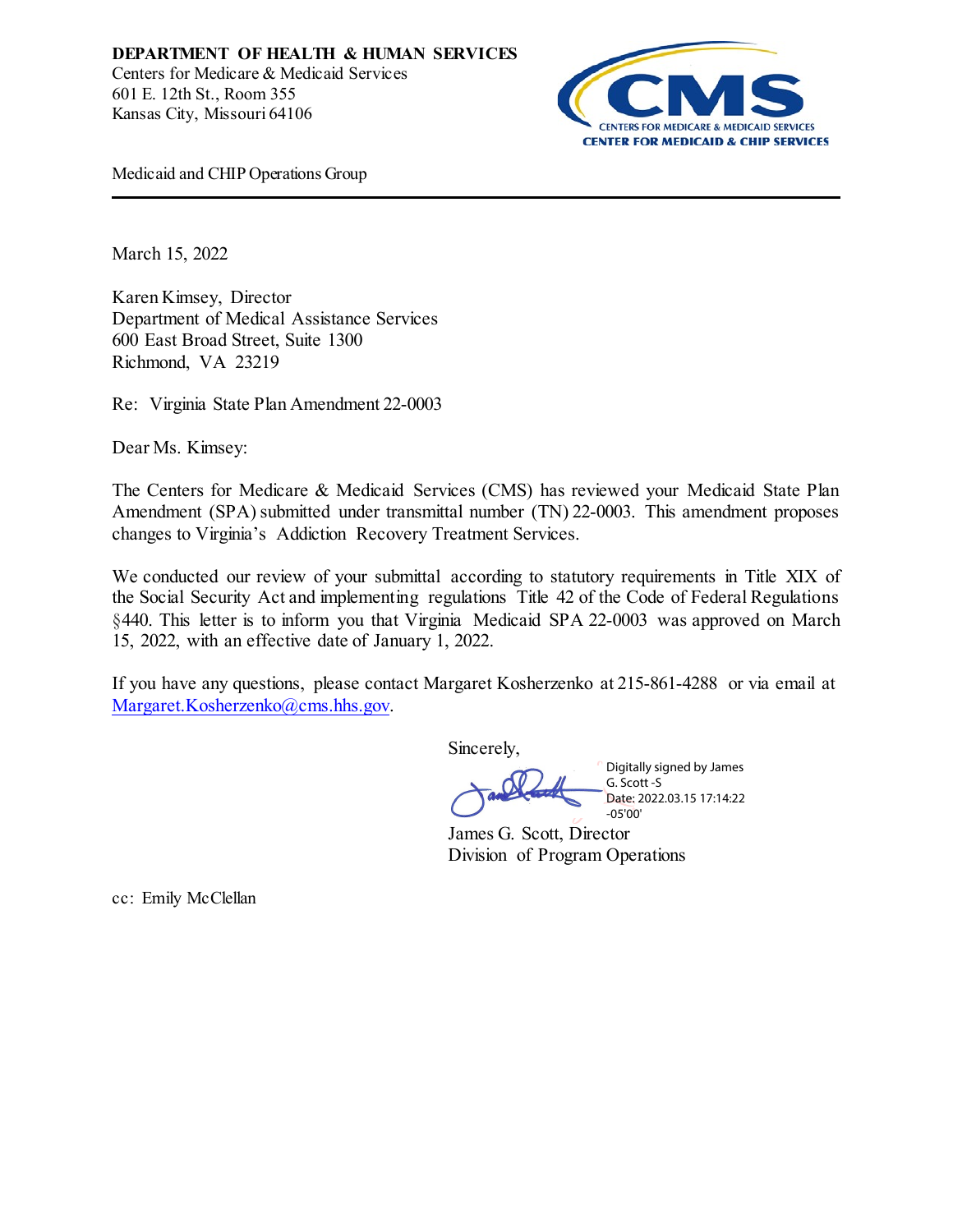| <b>TRANSMITTAL AND NOTICE OF APPROVAL OF</b>                                      | 2. STATE<br>1. TRANSMITTAL NUMBER                                                           |  |
|-----------------------------------------------------------------------------------|---------------------------------------------------------------------------------------------|--|
| <b>STATE PLAN MATERIAL</b>                                                        | V A<br>$\mathbf{2}$<br>$\mathbf{2}$<br>$-0$<br>$\mathbf{0}$<br>$\mathbf{3}$<br>$\mathbf{0}$ |  |
| <b>FOR: CENTERS FOR MEDICARE &amp; MEDICAID SERVICES</b>                          | 3. PROGRAM IDENTIFICATION: TITLE OF THE SOCIAL                                              |  |
|                                                                                   | <b>SECURITY ACT</b>                                                                         |  |
|                                                                                   | XIX<br>XXI                                                                                  |  |
| TO: CENTER DIRECTOR<br>CENTERS FOR MEDICAID & CHIP SERVICES                       | 4. PROPOSED EFFECTIVE DATE                                                                  |  |
| DEPARTMENT OF HEALTH AND HUMAN SERVICES                                           | 1/1/2022                                                                                    |  |
| 5. FEDERAL STATUTE/REGULATION CITATION                                            | 6. FEDERAL BUDGET IMPACT (Amounts in WHOLE dollars)                                         |  |
|                                                                                   | 2022<br>a. FFY<br><u>\$ 0</u>                                                               |  |
| 42 CFR 440                                                                        | $\overline{\text{S}}$ 0<br>2023<br>b. FFY                                                   |  |
| 7. PAGE NUMBER OF THE PLAN SECTION OR ATTACHMENT                                  | 8. PAGE NUMBER OF THE SUPERSEDED PLAN SECTION                                               |  |
| Attachment 3.1A & B, Supp 1, revised pages 50 and 52                              | OR ATTACHMENT (If Applicable)                                                               |  |
|                                                                                   | Same as box #7.                                                                             |  |
|                                                                                   |                                                                                             |  |
|                                                                                   |                                                                                             |  |
|                                                                                   |                                                                                             |  |
|                                                                                   |                                                                                             |  |
| 9. SUBJECT OF AMENDMENT                                                           |                                                                                             |  |
|                                                                                   |                                                                                             |  |
| <b>Addiction Recovery Treatment Services</b>                                      |                                                                                             |  |
|                                                                                   |                                                                                             |  |
| 10. GOVERNOR'S REVIEW (Check One)                                                 |                                                                                             |  |
| GOVERNOR'S OFFICE REPORTED NO COMMENT                                             | OTHER, AS SPECIFIED:                                                                        |  |
| Secretary of Health and Human Resources<br>COMMENTS OF GOVERNOR'S OFFICE ENCLOSED |                                                                                             |  |
| NO REPLY RECEIVED WITHIN 45 DAYS OF SUBMITTAL                                     |                                                                                             |  |
|                                                                                   |                                                                                             |  |
| 11. SIGNATURE OF STATE AGENCY OFFICIAL                                            | 15. RETURN TO                                                                               |  |
| arentimou                                                                         | Department of Medical Assistance Services<br>600 East Broad Street, #1300                   |  |
| 12. TYPED NAME                                                                    | Richmond VA 23219                                                                           |  |
| Karen Kimsey                                                                      |                                                                                             |  |
| 13. TITLE                                                                         | Attn: Policy, Regulations, and Manuals Supervisor                                           |  |
| Director                                                                          |                                                                                             |  |
| <b>14. DATE SUBMITTED</b><br>1/13/2022                                            |                                                                                             |  |
| <b>FOR CMS USE ONLY</b>                                                           |                                                                                             |  |
| 16. DATE RECEIVED                                                                 | 17. DATE APPROVED                                                                           |  |
| 02/14/2022                                                                        | 03/15/2022                                                                                  |  |
| <b>PLAN APPROVED - ONE COPY ATTACHED</b>                                          |                                                                                             |  |
| 18. EFFECTIVE DATE OF APPROVED MATERIAL                                           | 19. SIGNATURE OF APPROVING OFFICIAL                                                         |  |
| 01/01/2022                                                                        | Digitally signed by James G. Scott -S                                                       |  |
|                                                                                   | Date: 2022.03.15 17:15:19 -05'00'                                                           |  |
| 20. TYPED NAME OF APPROVING OFFICIAL                                              | 21. TITLE OF APPROVING OFFICIAL                                                             |  |
| <b>James G. Scott</b>                                                             | <b>Director, Division of Program Operations</b>                                             |  |
| 22. REMARKS                                                                       |                                                                                             |  |
|                                                                                   |                                                                                             |  |
|                                                                                   |                                                                                             |  |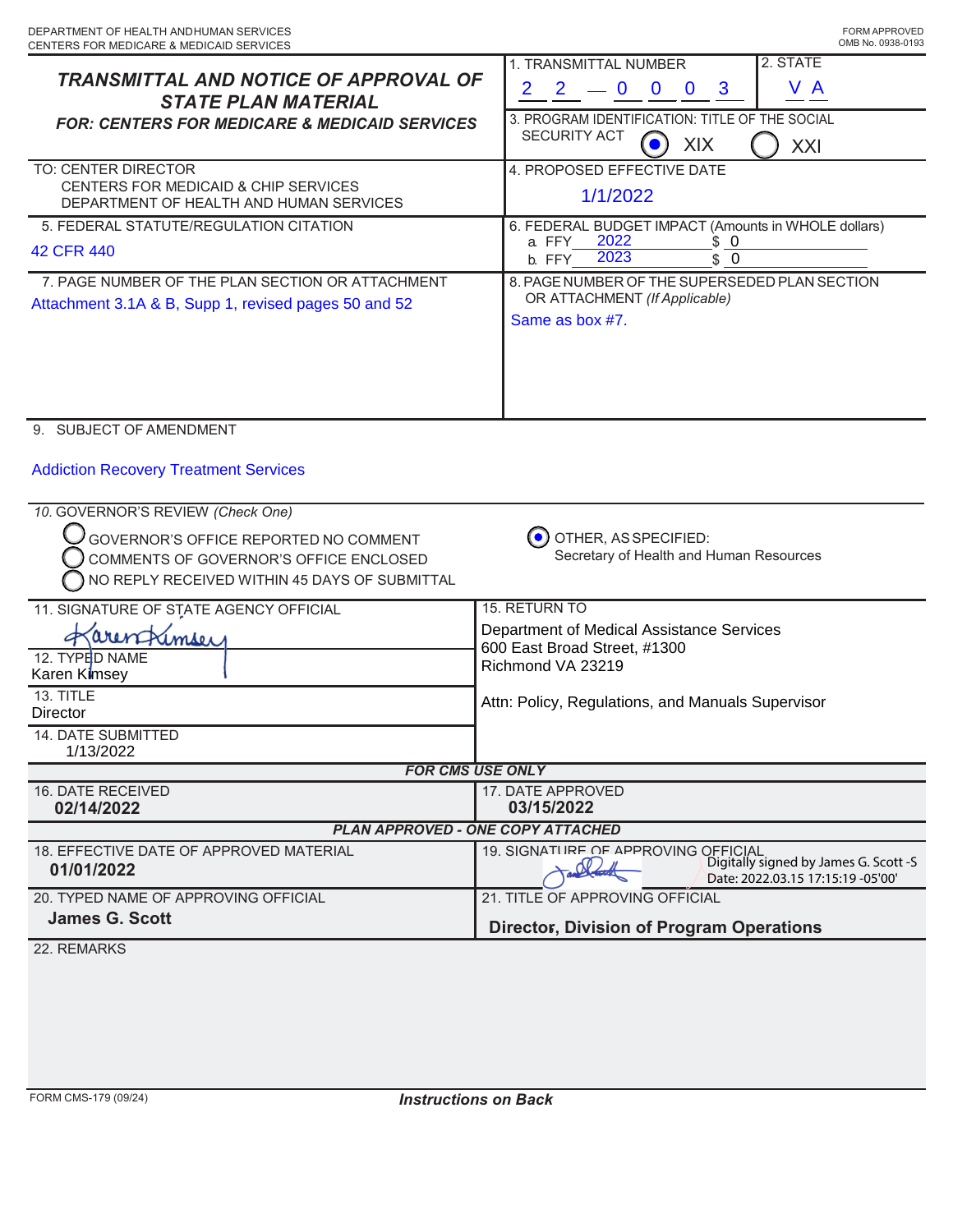Revision: HFCA-PM-91-4 August, 1991

#### **STATE PLAN UNDER TITLE XIX OF THE SOCIAL SECURITY ACT** State of VIRGINIA

#### AMOUNT, DURATION, AND SCOPE OF MEDICAL AND REMEDIAL CARE AND SERVICES PROVIDED TO THE CATEGORICALLY NEEDY and MEDICALLY NEEDY

#### 5. Intensive Outpatient Services

| <b>Service Component Definitions – Intensive Outpatient Services</b>                                                                                                                                                                                                                                                                                                                                                                                                                                                                                                                                                                                                                                                                         | <b>Staff That Provide Service</b>                                           |
|----------------------------------------------------------------------------------------------------------------------------------------------------------------------------------------------------------------------------------------------------------------------------------------------------------------------------------------------------------------------------------------------------------------------------------------------------------------------------------------------------------------------------------------------------------------------------------------------------------------------------------------------------------------------------------------------------------------------------------------------|-----------------------------------------------------------------------------|
|                                                                                                                                                                                                                                                                                                                                                                                                                                                                                                                                                                                                                                                                                                                                              | <b>Components</b>                                                           |
| Multidimensional Assessment: means the individualized, person-<br>centered biopsychosocial assessment performed face-to-face, in which<br>the provider obtains comprehensive information from the individual<br>(including family members and significant others as needed) including<br>history of the present illness; family history; developmental history;<br>alcohol, tobacco, and other drug use or addictive behavior history;<br>personal/social history; legal history; psychiatric history; medical<br>history; spiritual history as appropriate; review of systems; mental<br>status exam; physical examination; formulation and diagnoses; survey<br>of assets, vulnerabilities and supports; and treatment<br>recommendations. | Credentialed addiction treatment<br>professional, CSAC, CSAC-<br>supervisee |
| Diagnosis of substance use disorder means the assessment to determine<br>the individual meets the diagnostic criteria for substance-related and/or<br>addictive disorder of the current edition of the Diagnostic and Statistical<br>Manual of Mental Disorders (DSM) of the American Psychiatric<br>Association.                                                                                                                                                                                                                                                                                                                                                                                                                            | Credentialed addiction treatment<br>professional                            |
| Development of a person-centered plan of care that is specific to the<br>individual's unique treatment needs, developed with the individual, in<br>consultation with the individual's family, as appropriate.                                                                                                                                                                                                                                                                                                                                                                                                                                                                                                                                | Credentialed addiction treatment<br>professional                            |
| Individual, Family, and Group Psychotherapy: application of<br>principles, standards, and methods of the counseling profession in (i)<br>conducting assessments and diagnoses for the purpose of establishing<br>treatment goals and objectives and (ii) planning, implementing, and<br>evaluating treatment plans using treatment interventions to facilitate<br>human development and to identify and remediate mental, emotional,<br>or behavioral disorders and associated distresses that interfere with<br>mental health.                                                                                                                                                                                                              | Credentialed addiction treatment<br>professional                            |

(Continued on next page)